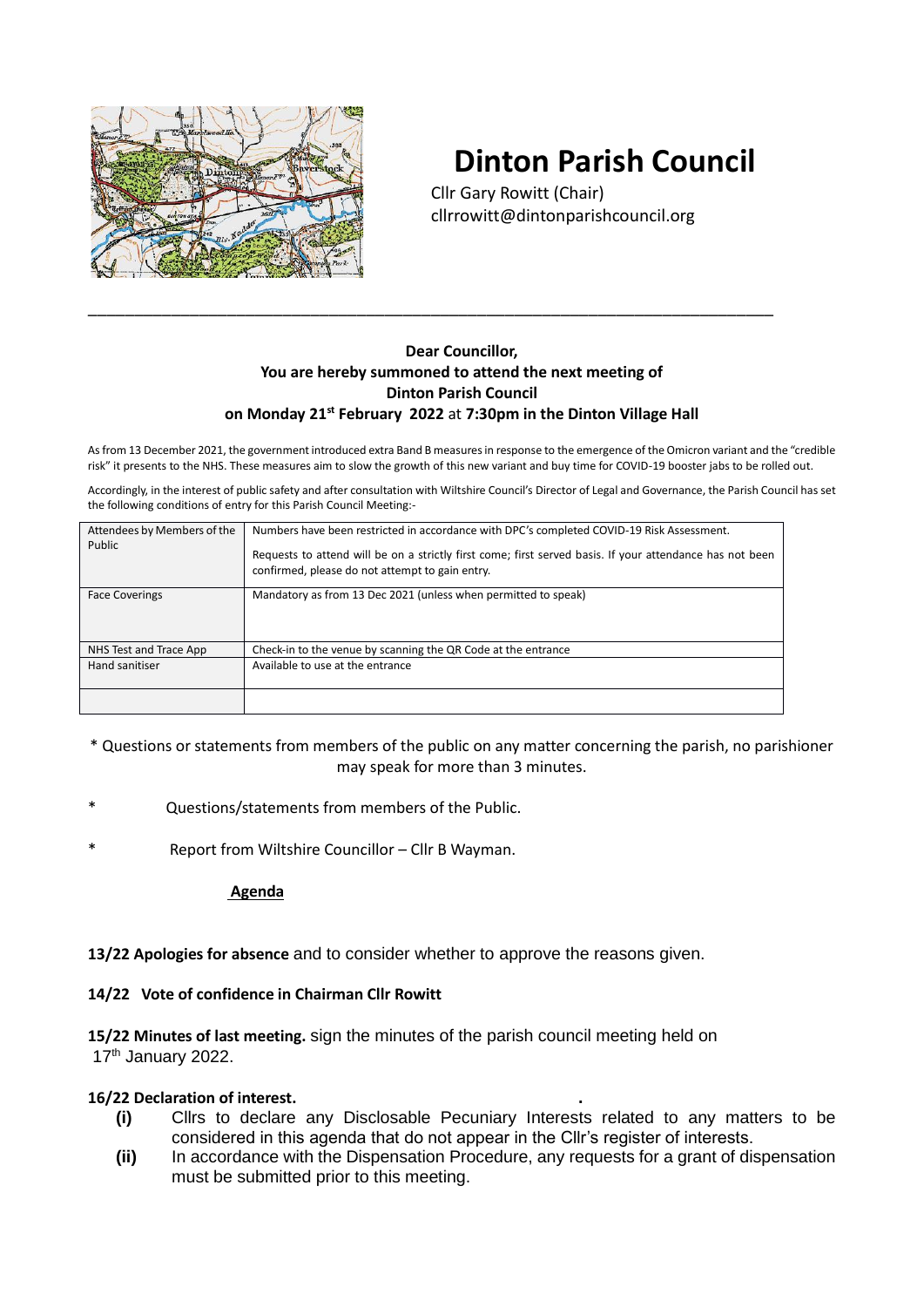**17/22 Exclusions of press and public.** To agree any items to be dealt with after the public, including the press, have been excluded .

## **18/22 Chairman report Cllr Rowitt**

**19/22 Planning** No application (checked 13/02/2022**)** 

- **(i)** To consider how to respond to any planning applications made after the publication of this
- **(ii)** To receive an update on planning matters previously considered by Dinton PC.
- **(iii) Tree applications.** To note any tree applications received after the publication of this agenda.

# **20/22 Finance Year ending 31st March 2022.**

(i) To note the balance of the accounts. Opening balance £ 9289.89 Total receipts £ 21058.01 Total payments £ 11235.12 Balance £ 21536.75 This includes ring fenced / committed monies totalling £ 15135.85 leaving an available balance of £6128.89

The balance of the bank accounts on 13/02/2022 is £18207.97 which includes uncleared funds of £220.

- (ii) To note the current budget / spend.
- (iii) To consider ring fenced monies and vire across if required.
- (iv) To note payments made since the last meeting. Mrs Brown £30 Cllr Smith £1.00
- (v) To authorise terms of expenditure, as detailed in the schedule of payments. Mrs Brown bus shelter cleaning £30 .- DATAPC advertisement £50
- (vi) Jubilee celebrations costs
- (vii) Update on Bank signatories
- (viii) Update on Village Hall payments

# **21/22 Dinton Parish Clerk.**

**1)** Simon Pritchard (see Cllr Upton's email Should we employ) update from Cllrs Rowitt,Southern. Upton

**2)** Which Councillors will carry out clerk's duties until new clerk appointed. **Email and correspondence and website checking and distribution. Finance. Minutes and actions agreed. Agenda. RFO.**

**Anything else**

**22/22 Clerks/ Ms Carmilleri report.** Chairman / Ms Camilleri to give report**.**